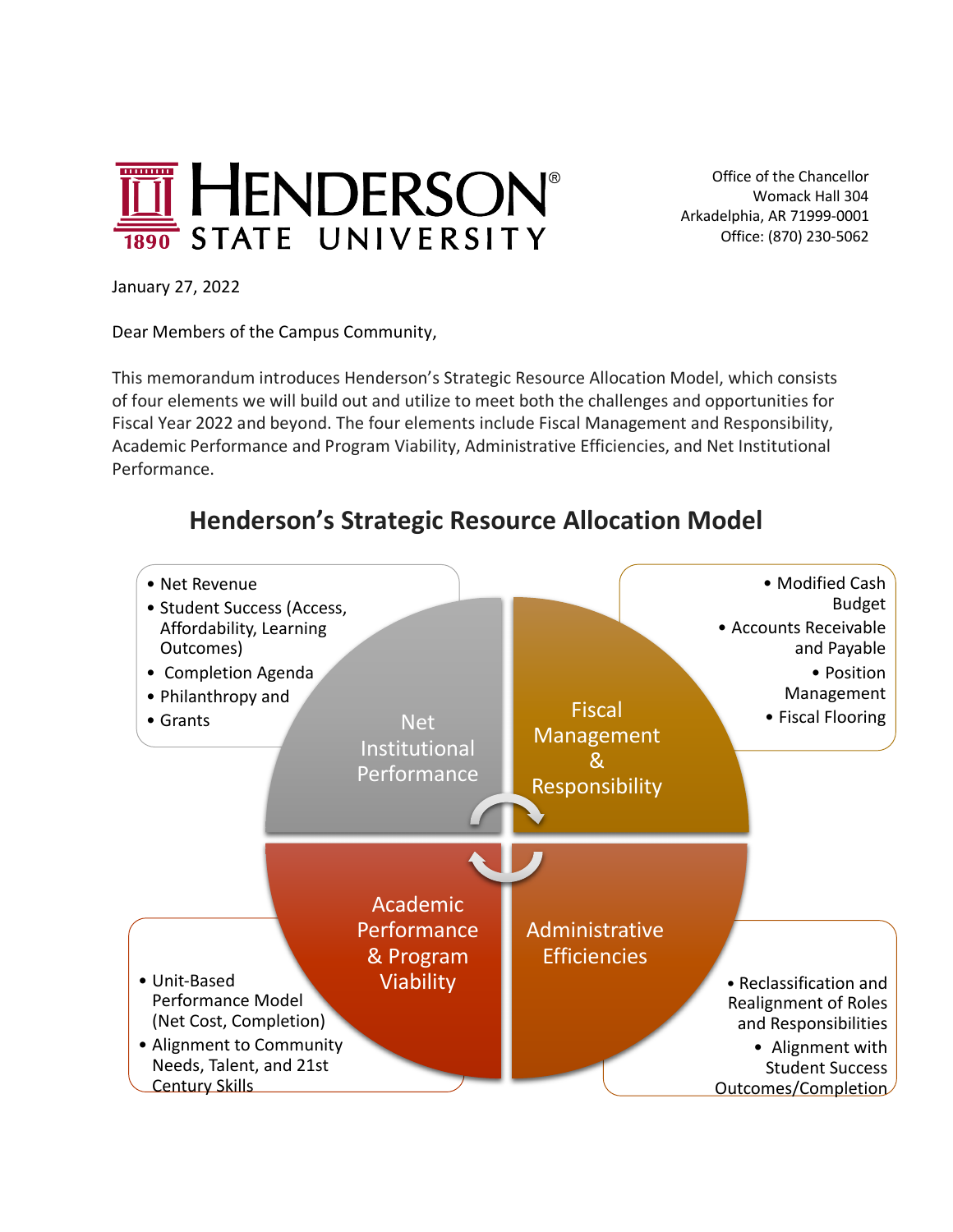## **Fiscal Management and Responsibility**

As discussed during our Campus Conversation on January 13, we must improve our financial position, meaning that we have enough cash for debt service payments and to make payroll through the summer. This will require us to make permanent cuts sooner rather than later, and I anticipate operational decisions by early spring. These are difficult decisions but necessary to not only continue our educational mission but also to reshape our delivery model for student success and completion.

We will roll out a dashboard in the coming days to quantify our savings and will continue to address processes to streamline accounts payable and receivable as well as purchasing. Additional resources—including the Modified Cash Budget Pro Forma, Position Management Process FAQ, and Rapid Response Team Cost Savings Survey—are available at https://hsu.edu/futureofhenderson.

## **Academic Performance and Program Viability**

An academic performance review, extended institutional review of program viability, and changes in the academic administration structure will be evaluated as part of Henderson's Strategic Resource Allocation Model.

The Academic Data Assessment completed by Huron provides an initial assessment that can be used to begin building tools to enhance performance based on net cost of delivery and student completion. Additional inputs will include data from the Arkansas State University System and a unit-based evaluation process beginning this semester that will align outcomes to 21st century community-based workforce needs. We expect to receive this information in the coming days and will share the findings.

# **Administrative Efficiencies**

An on-going review of administrative efficiencies will target our budget and structural deficits while also building a foundation to realign all university resources to an institutional completion agenda for student success. In the next 18 months, job descriptions and compensation across the university will be realigned to a student success model through reclassification and realignment of roles and responsibilities.

# **Net Institutional Performance**

Henderson's Strategic Resource Allocation Model will redefine institutional performance in terms of net cost, market demand, and student success metrics—access, opportunity, completion, and learning outcomes aligned to 21st century community-based needs.